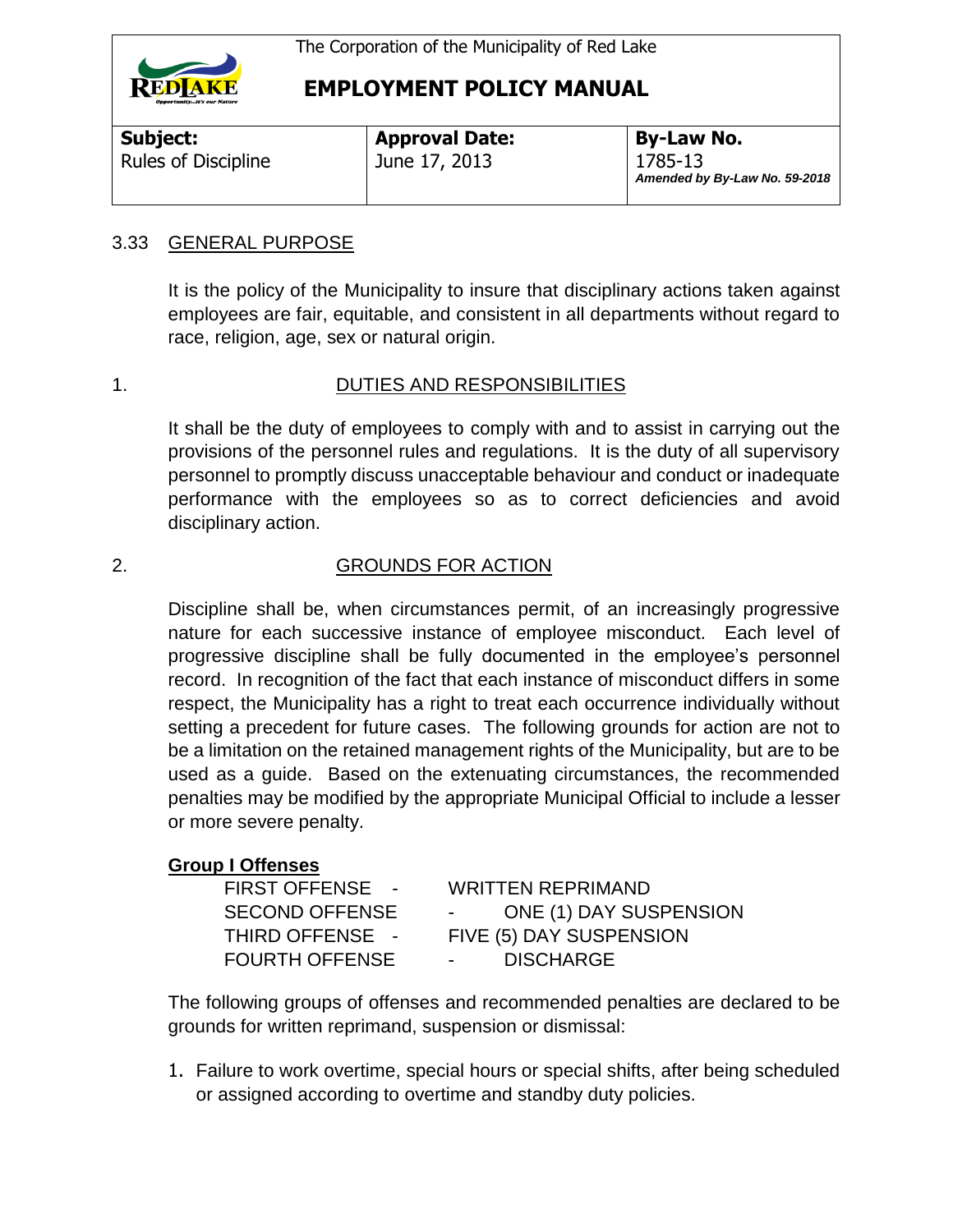

| Subject:                   |  |
|----------------------------|--|
| <b>Rules of Discipline</b> |  |

**Approval Date:** June 17, 2013

- 2. Operating, using or possessing tools, equipment, or machines to which the employee has not been assigned, or performing other than assigned work.
- 3. Quitting work, wasting time, loitering, or leaving assigned work area during working hours without permission.
- 4. Discourtesy to persons with whom the employee comes in contact while in the performance of his duties.
- 5. Failure to report an absence or unavoidable late arrival at work to the Supervisor or other designated departmental representative by the time required by departmental policy.
- 6. Taking more than specified time for meals or rest periods.
- 7. Productivity or workmanship not up to required standards of performance.
- 8. Tardiness (Guide: Three (3) times in a thirty (30) day period, or six (6) times in any ninety (90) day period).
- 9. Chronic absenteeism (Guide: Three (3) times in a thirty (30) day period, or six (6) times in any ninety (90) day period).
- 10.Absent without permission or leave (AWOL).
- 11.Violating a safety rule or safety practice.
- 12.Reporting for work or working while unfit for duty, either mentally or physically.
- 13.Engaging in horseplay, scuffling, wrestling, throwing things, malicious mischief, distracting the attention of others, catcalls, demonstrations on the job or similar types of disorderly conduct.
- 14.Creating or contributing to unsafe and unsanitary conditions, or poor housekeeping.
- 15.Carelessness, which results in minor damage to materials, equipment, tools or property.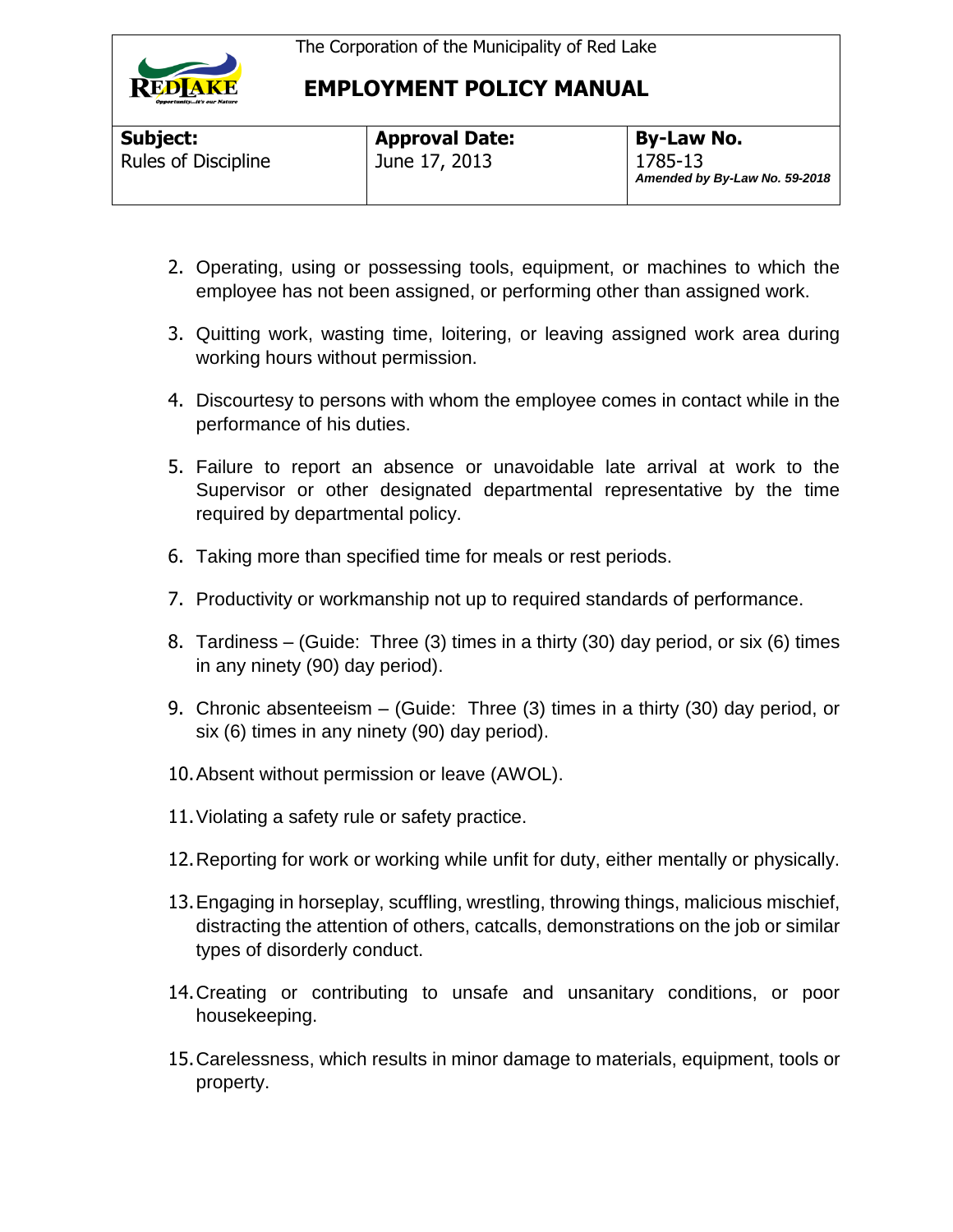

| Subject:                   |  |  |
|----------------------------|--|--|
| <b>Rules of Discipline</b> |  |  |

**Approval Date:** June 17, 2013

- 16.Exceeding the posted speed limit by less than 20 kilometers per hour.
- 17.Failure to comply with the Behaviour Management Practices and Procedures as set out in the Municipal Policy Manuals and/or Provincial or Federal Acts.

### **Group II Offenses**

FIRST OFFENSE WRITTEN REPRIMAND & TWO (2) DAYS SUSPENSION SECOND OFFENSE - DISCHARGE

- 1. Provoking or instigating a fight, or participating in a fight any time on Municipal property.
- 2. Threatening, intimidating, coercing or interfering with fellow employees or supervision at any time, including the use of abusive language.
- 3. Sleeping during working hours.
- 4. Reporting to work while under the influence of alcohol or drugs.
- 5. Being in possession of intoxicating beverages or narcotics during the time while on duty.
- 6. Leaving the job during regular working hours without permission.
- 7. Carelessness which results in injury to Municipal personnel, or damage to materials, equipment, tools or property.
- 8. Unauthorized posting or removal of any matter on Municipal bulletin boards or Municipal property at any time.
- 9. Use or possession of another employee's tools or equipment without the employee's consent.
- 10.Failure to report an accident or personal injury in which the employee was involved while on the job.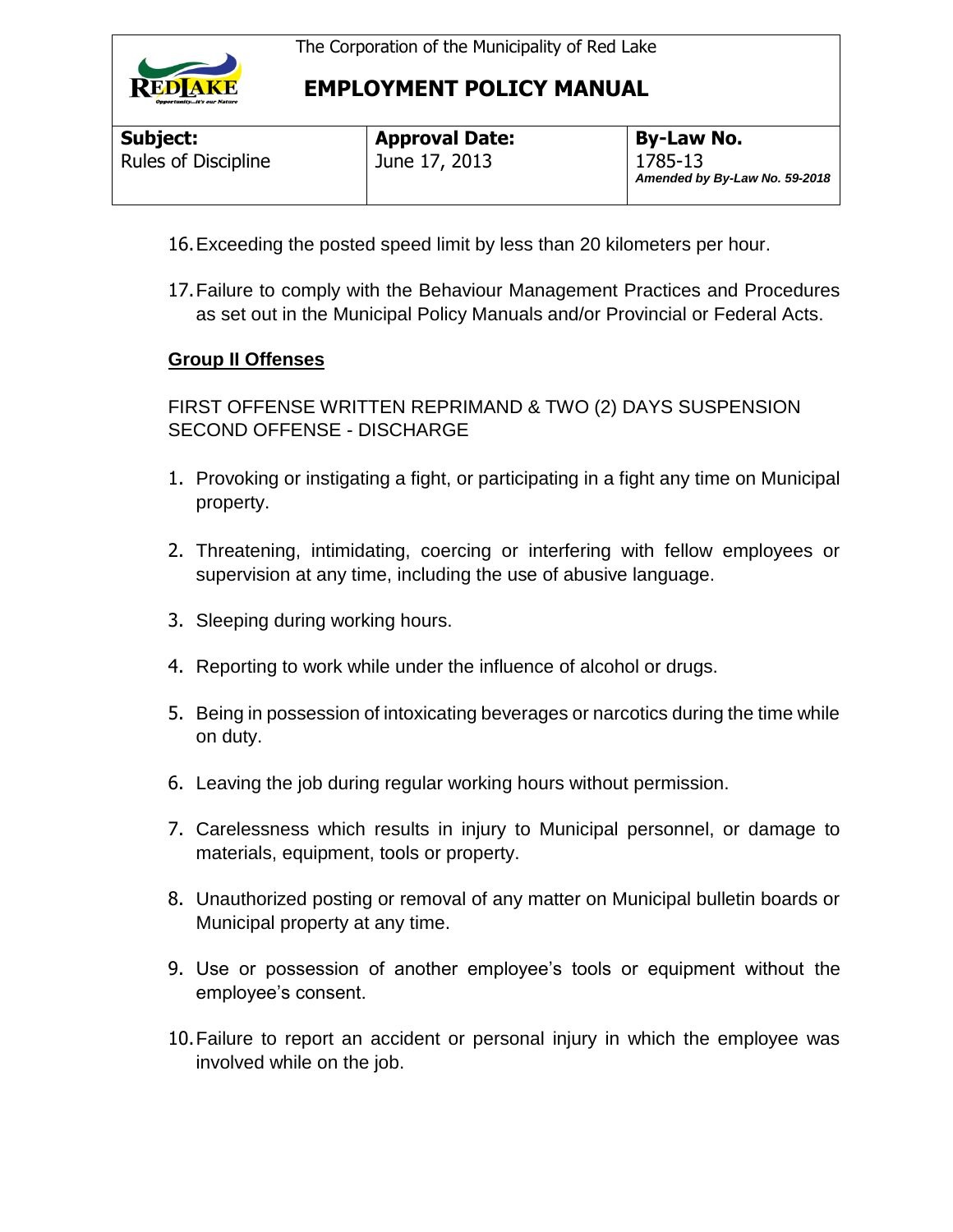

| Subject:                   |  |  |
|----------------------------|--|--|
| <b>Rules of Discipline</b> |  |  |

**Approval Date:** June 17, 2013

- 11.Abuse of sick leave privileges or falsification of any leave records.
- 12.Unauthorized use of Municipal vehicles.
- 13.Exceeding the posted speed limit by at least 20 kilometers per hour but less than 35 kilometers per hour.
- 14.Driving a motor vehicle while on duty without a valid Ontario driver's license or failure to report the loss or suspension of a driver's license when an employee is required to drive while on duty.

# **Group III Offenses**

# **FIRST OFFENCE - DISCHARGE**

- 1. Wanton or willful neglect in the performance of assigned duties.
- 2. Violating a safety rule or safety practice that has the potential to cause an unsafe work environment, and thereby endangering the safety of employees, contractors or visitors.
- 3. Deliberately misusing, destroying or damaging any Municipal property or property of any employee.
- 4. Falsification of personal or Municipal records including employment applications, accident records, work records, purchase orders, time sheets, or any other report, record or application.
- 5. Making false claims or misrepresentation in an attempt to obtain accident benefits, WSIB, or unemployment compensation payments for themselves or others.
- 6. Insubordination by the refusal to perform work assigned, or to comply with written or verbal instructions of the supervisor force.
- 7. Theft or removal from Municipal locations without proper authorization any Municipal property or property of any employee.